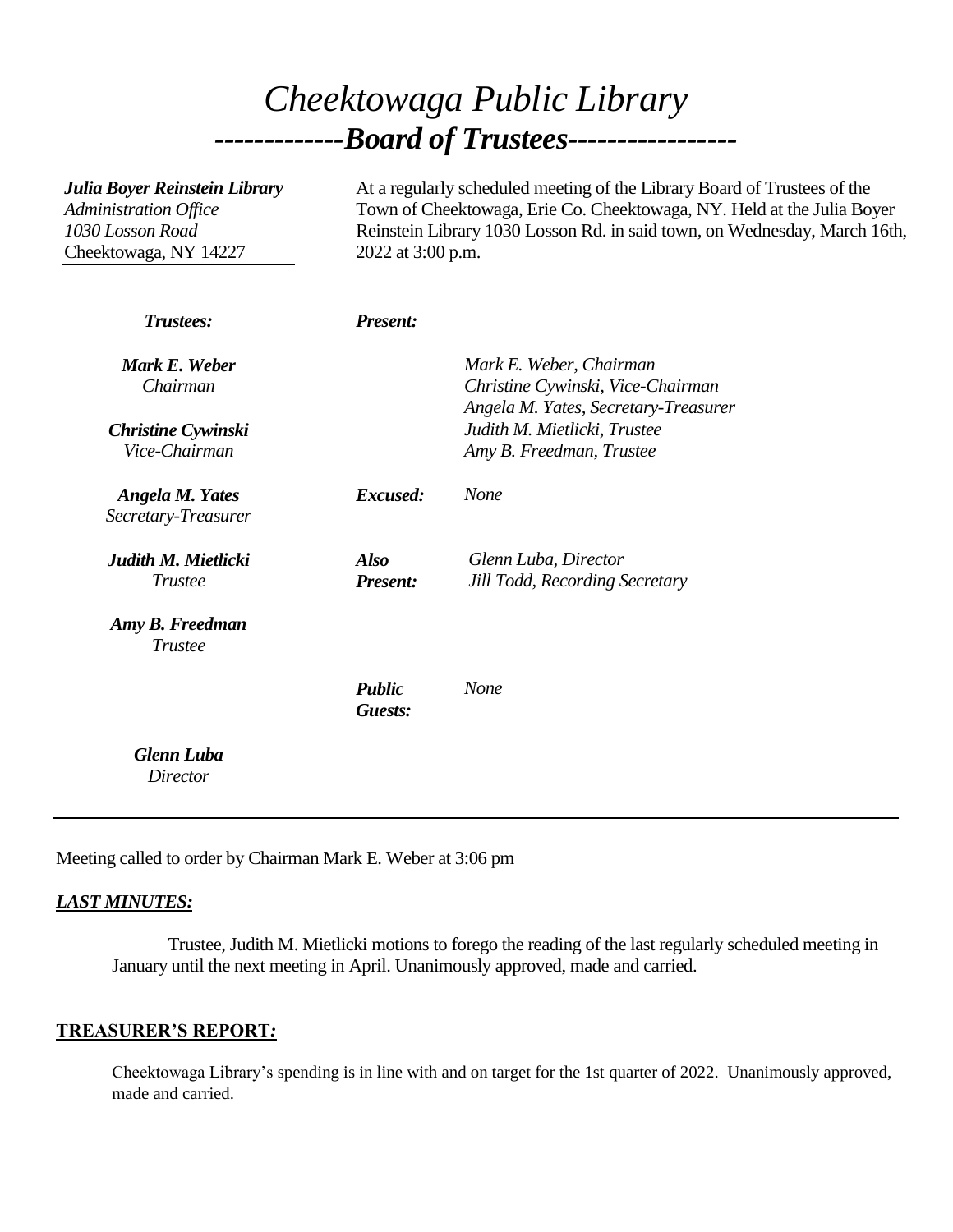#### **STATISTICS:**

Board members received library statistics for the Julia Boyer Reinstein Library and the Anna M. Reinstein Memorial Library and were found to be satisfactory. Vice-Chairman, Christine Cywinski made a motion seconded by Chairman, Mark E. Weber to approve, unanimously approved and carried.

#### **CORRESPONDENCE:**

There was no correspondence of note to review at this meeting.

#### **OLD BUSINESS**

- *ITEM #01:* **REI chair grant:** No new updates of a delivery schedule.
- *ITEM #02:* **Director II/III succession plan:** Director Luba presented a request put forth by Directors to reinstate the Director III position within the BECPL system, specifically at the Tonawanda, Hamburg, and Cheektowaga which are two library subsystems. Interim System Director Jeannine Doyle has provided necessary steps to move forward with this request. The Directors of these three libraries will have a zoom meeting to discuss further the necessary steps.
- *ITEM #03:* **Trustee Yates/Town Rec Program Contract:** The Town of Cheektowaga Council has adopted the reappointment of Trustee Angela M. Yates to another term which will terminate on December 31, 2026 and voted to continue its funding for children programming at the library. They will be funding the amount of \$1,676.00 for the 2022 year. The monies will be disbursed through the Cheektowaga Department of Youth and Recreational Services.

### **NEW BUSINESS**

- *ITEM #04*: **NY Library State Report:** The state report is due for submittal to Central's Business Office Manager, Tracy Palicki by the end of March, we are on track for meeting that deadline. At Aprils meeting, it is anticipated that the finished report will be presented to the board for a vote to accept as is, and then submitted to New York State.
- *ITEM #05:* **NY State Sales Tax:** The deadline to file our New York State Sales Tax claim is next week, March 21, 2022. Director Luba will be finalizing this filing through the NYS tax website.
- *ITEM #06:* **NYS Construction Grant 2022:** Director Luba has spoken to the Town of Cheektowaga engineering office to discuss the option of the NYS construction grant for the Harlem roof/wood beams project. Unfortunately, the Town has numerous projects that are using federal rescue funds with 2022 deadlines that are higher priorities. Since the Harlem roof is not currently experiencing any issues, the construction grant application will be delayed until 2023.